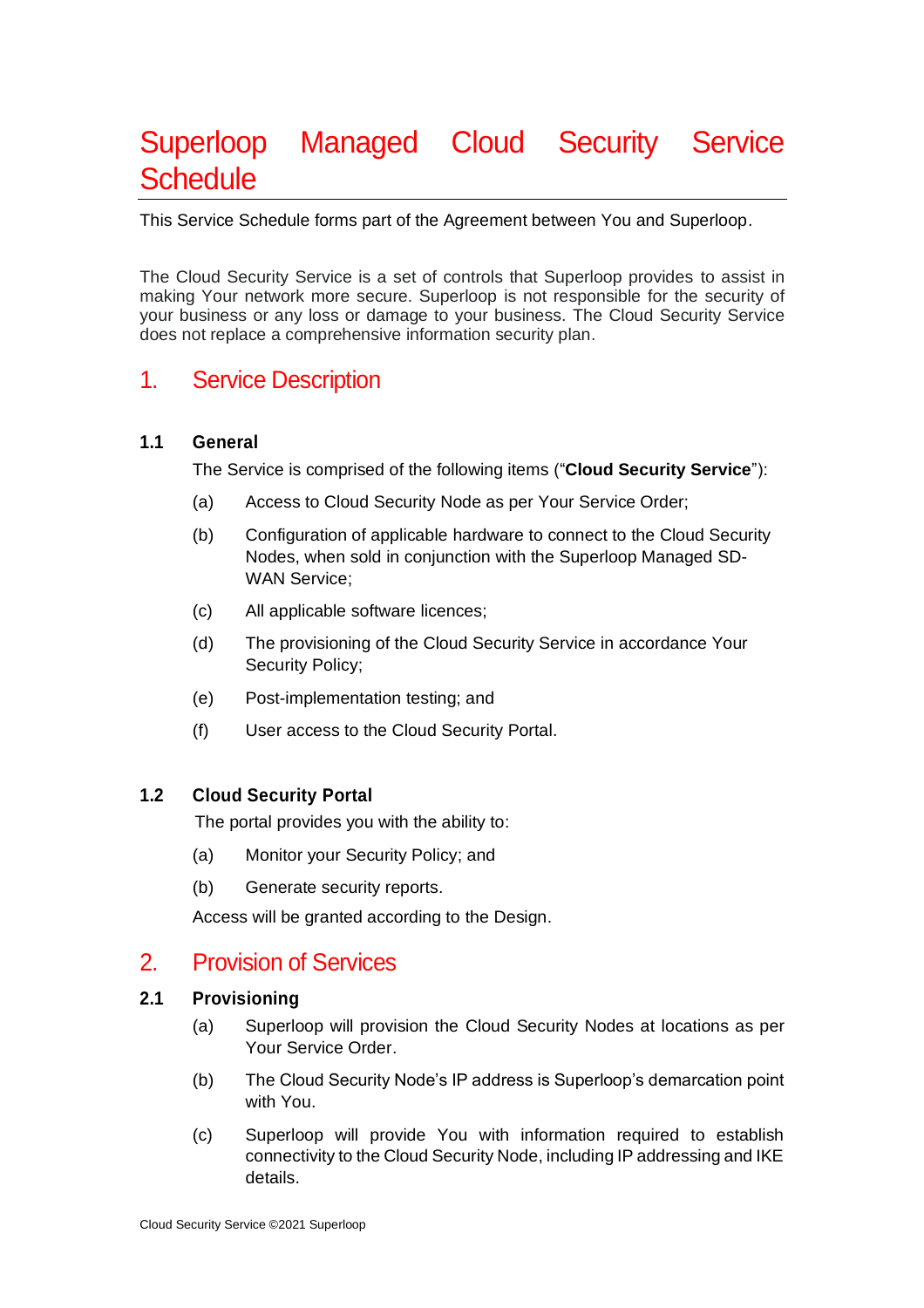# 3. Your obligations

#### **3.1 Provisioning**

In order for Superloop to provision the Service, you must:

- (a) Provide accurate and complete information to Superloop as required for the deployment of the Service. You may be liable for any costs incurred by Superloop due to any incorrect, false or misleading information You provide.
- (b) You are to provide and maintain any systems, as required, used to establish connection to the Cloud Security Node.

#### **3.2 Use of the Service**

- (a) You will:
	- (i) Only use the Service, or allow it to be used for the purpose for which it is was provided under the Agreement;
	- (ii) Not sell, charge, assign, transfer or dispose of the Service or any part of it.
- (b) In addition to any other rights that Superloop may have, You must reimburse Superloop for any losses, costs, or liabilities arising from your use or misuse of the Service.

#### **3.3 Termination**

At the expiry of the Term or upon a valid Termination of the Service by either party, You will:

(a) Promptly return or delete any confidential information that you have received from Superloop during the term of the Contract.

# 4. Maintenance

#### **4.1 Planned Outage Periods**

Superloop will, wherever reasonably practical in the circumstances, give You at least 10 days prior notice of any Planned Outage Period (**Proposed Outage**) and will consider any reasonable representations and requests by You in respect of that Proposed Outage. You acknowledge that such prior notice will not always be reasonably practicable, and that Your requests in respect of a Proposed Outage may not be acted on.

#### **4.2 Minimise Disruption**

Superloop will use its reasonable endeavours to minimise disruption to any affected Service arising from any Planned Outage Periods.

# 5. Faults and Fault Tickets

#### **5.1 Reporting Faults**

If you become aware of a fault, you must promptly report that Fault to the Superloop Support team.

#### **5.2 Fault classification**

Faults are classified by Superloop in accordance with the following table: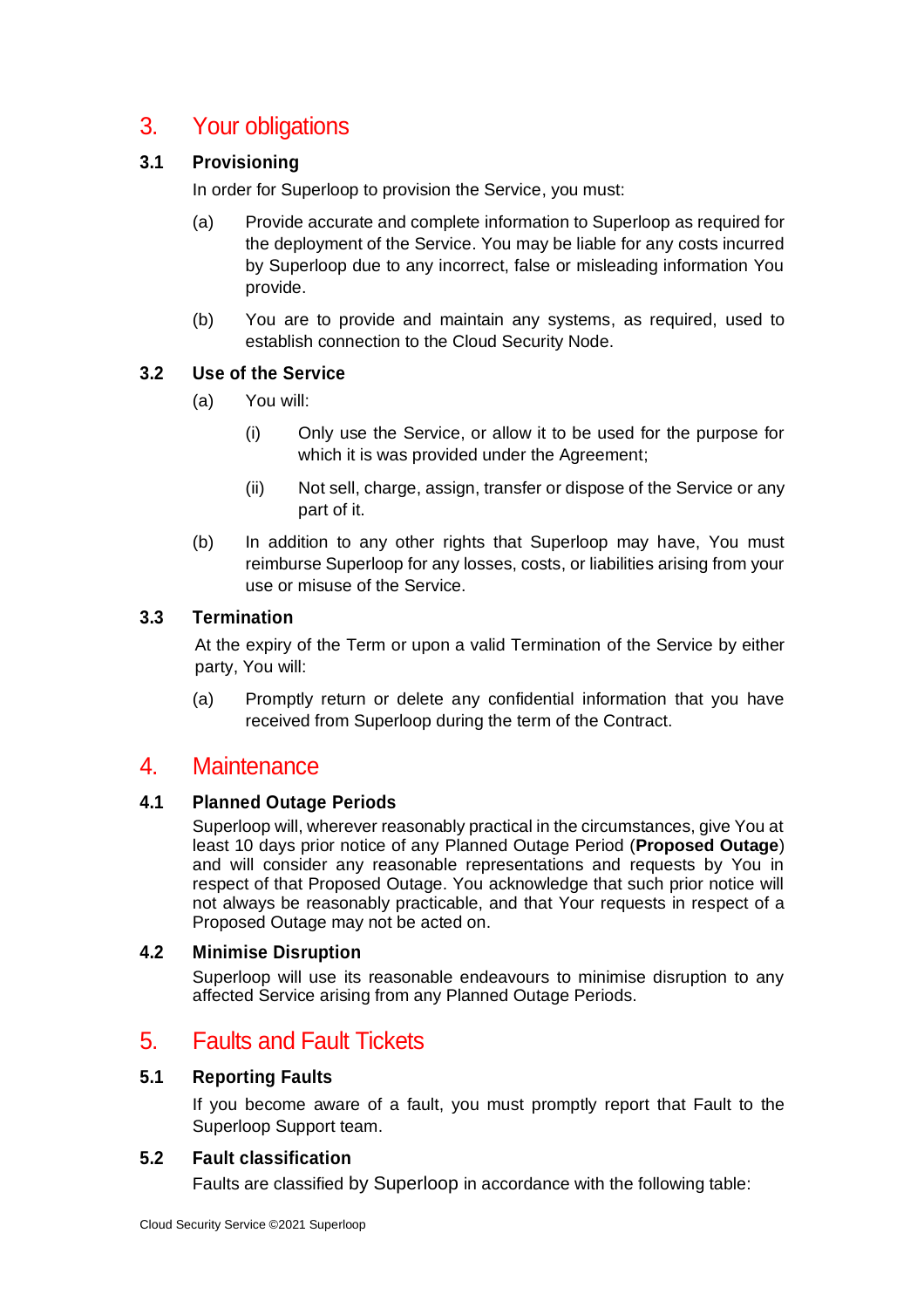| <b>Priority Matrix</b>                                                                                                                                                                   | <b>Urgency</b>                                                  |                                                               |                                                                  |                                     |
|------------------------------------------------------------------------------------------------------------------------------------------------------------------------------------------|-----------------------------------------------------------------|---------------------------------------------------------------|------------------------------------------------------------------|-------------------------------------|
| <b>Impact</b>                                                                                                                                                                            | <b>CRITICAL</b><br><b>Entire</b><br><b>business</b><br>affected | <b>HIGH</b><br><b>Widespread</b><br><b>business</b><br>impact | <b>MEDIUM</b><br><b>VIP</b> or<br>small<br>user<br><b>impact</b> | <b>LOW</b><br><b>Single</b><br>user |
| Critical<br>Critical site or business<br>service offline   Complete<br>interruption of Services at<br>multiple sites                                                                     | <b>P1</b>                                                       | P <sub>1</sub>                                                | P <sub>2</sub>                                                   | P <sub>3</sub>                      |
| High<br>Significantly reduced<br>performance of critical sites or<br>business services   Single site<br>offline                                                                          | <b>P1</b>                                                       | P <sub>2</sub>                                                | P <sub>3</sub>                                                   | P <sub>3</sub>                      |
| <b>Medium</b><br>Single site degraded  <br>Secondary service degraded<br>or offline   Permanent solution<br>or workaround is available to<br>restore the functionality of the<br>Service | P <sub>2</sub>                                                  | P <sub>3</sub>                                                | P <sub>3</sub>                                                   | <b>P4</b>                           |
| Low<br>No Impact                                                                                                                                                                         | P <sub>3</sub>                                                  | P <sub>3</sub>                                                | P <sub>4</sub>                                                   | P <sub>4</sub>                      |

#### **5.3 Fault Tickets**

Upon receiving a notification of an issue that is identified as a Fault, the Superloop Support team will assign a reference number to the Fault (**Fault Ticket**) and will issue that reference number to You.

#### **5.4 Closure of Fault Tickets**

When Superloop has remedied a Fault, it will notify You that the Fault Ticket is "closed".

#### **5.5 Faults reported in error**

If You report a Fault to the Superloop Support team in circumstances where the Service disruption is not due to a Fault within the Superloop Network (for example where the Service is unavailable due to an issue with Customer Equipment or a Third-Party network) or the Fault is due to an issue or damage caused by You, You will bear any and all costs incurred by Superloop to investigate the reported Fault.

#### **5.6 Fault restoration target**

Superloop will use its best endeavours to remedy each Fault within the Agreed Coverage Period (unless otherwise stated) in accordance with the Fault Restoration Target set out below.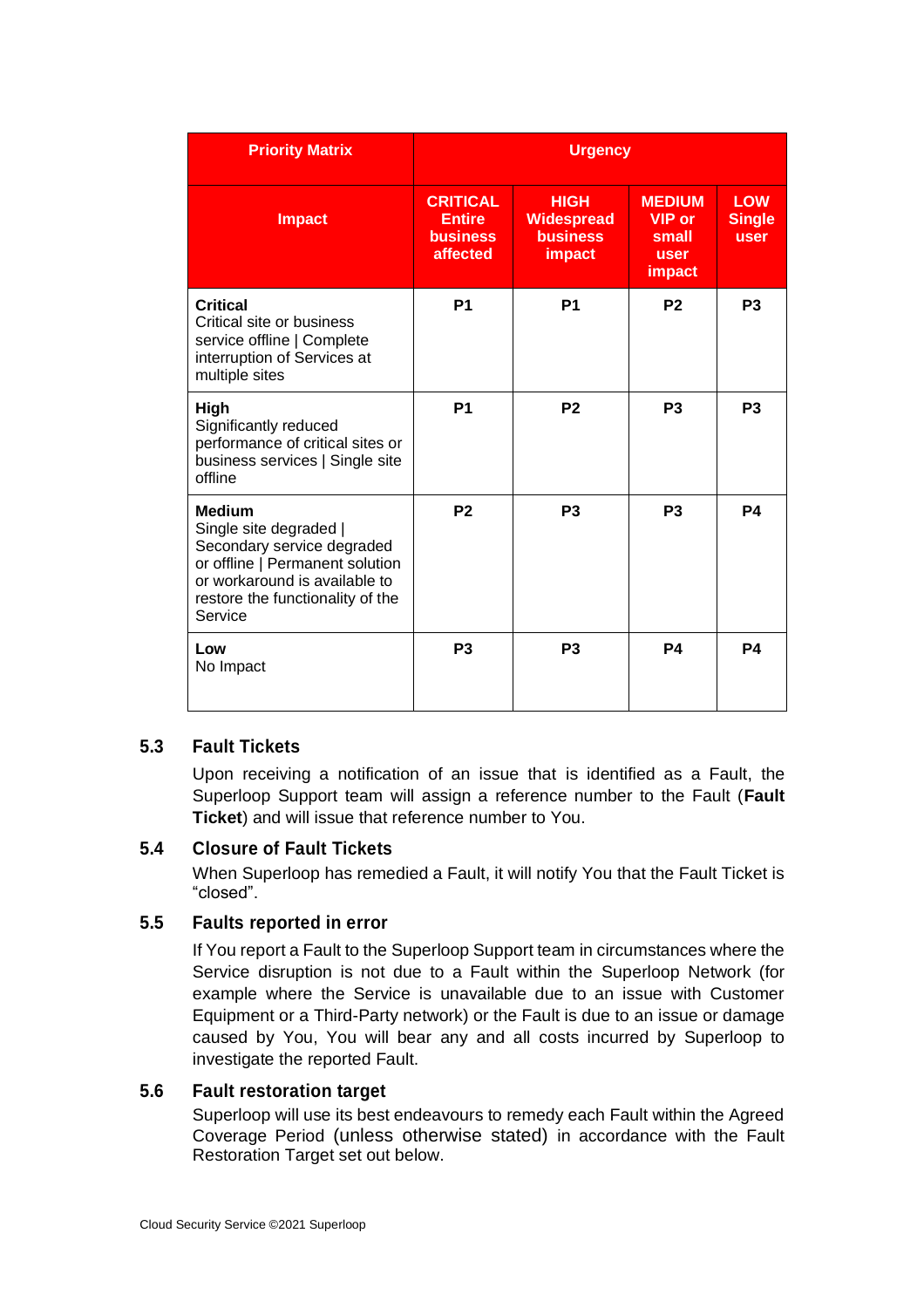| <b>Fault</b>                     | <b>Response</b>                 | <b>Restoration Target</b> |
|----------------------------------|---------------------------------|---------------------------|
| P <sub>1</sub>                   | 15 minutes                      | 4 hours                   |
| P <sub>2</sub>                   | 30 minutes                      | 8 hours                   |
| P <sub>3</sub>                   | 4 hours (during business hours) | 2 Business Days           |
| P4                               | 8 hours (during business hours) | 3 Business Days           |
| <b>Service</b><br><b>Request</b> | 2 Business Days                 | N/A                       |

#### **5.7 Information updates**

During the Remedy Period, the Superloop Support team will provide updates in respect of the progress of any Fault resolution to You where such information is reasonably available to Superloop.

# 6. Service credits

#### **6.1 Service credits for Cloud Security Services**

Subject to the Service credit conditions listed in clause 6.2 and in the event of the Service failing to meet the Service Availability target, Service credits will apply.

#### **6.2 Service credit conditions**

The following conditions apply to Service credits:

- (a) Service credits are not available for Excluded Services;
- (b) Service credits apply from the first full calendar month that the eligible Service is operational;
- (c) where the credit is available, the credit is the only remedy in the event of any failure to meet the defined target (where the credit is not available, no remedy is available);
- (d) You must apply for the credit by contacting the Superloop Support team and following the prescribed process for obtaining credits within 30 calendar days of the end of the month to which the credit applies;
- (e) the Service credit may only be applied by way of a credit, and cannot be redeemed for cash; and
- (f) the maximum Service credit available for each eligible Service in any month is 50% of the total monthly Charges for that eligible Service in that month.

#### **6.3 Monthly Service Availability SLA**

(a) The following SLAs are calculated according to the Service Availability of the Cloud Security Service only. For services offered in combination with network connectivity, SLAs for the network apply in accordance with the respective service schedules.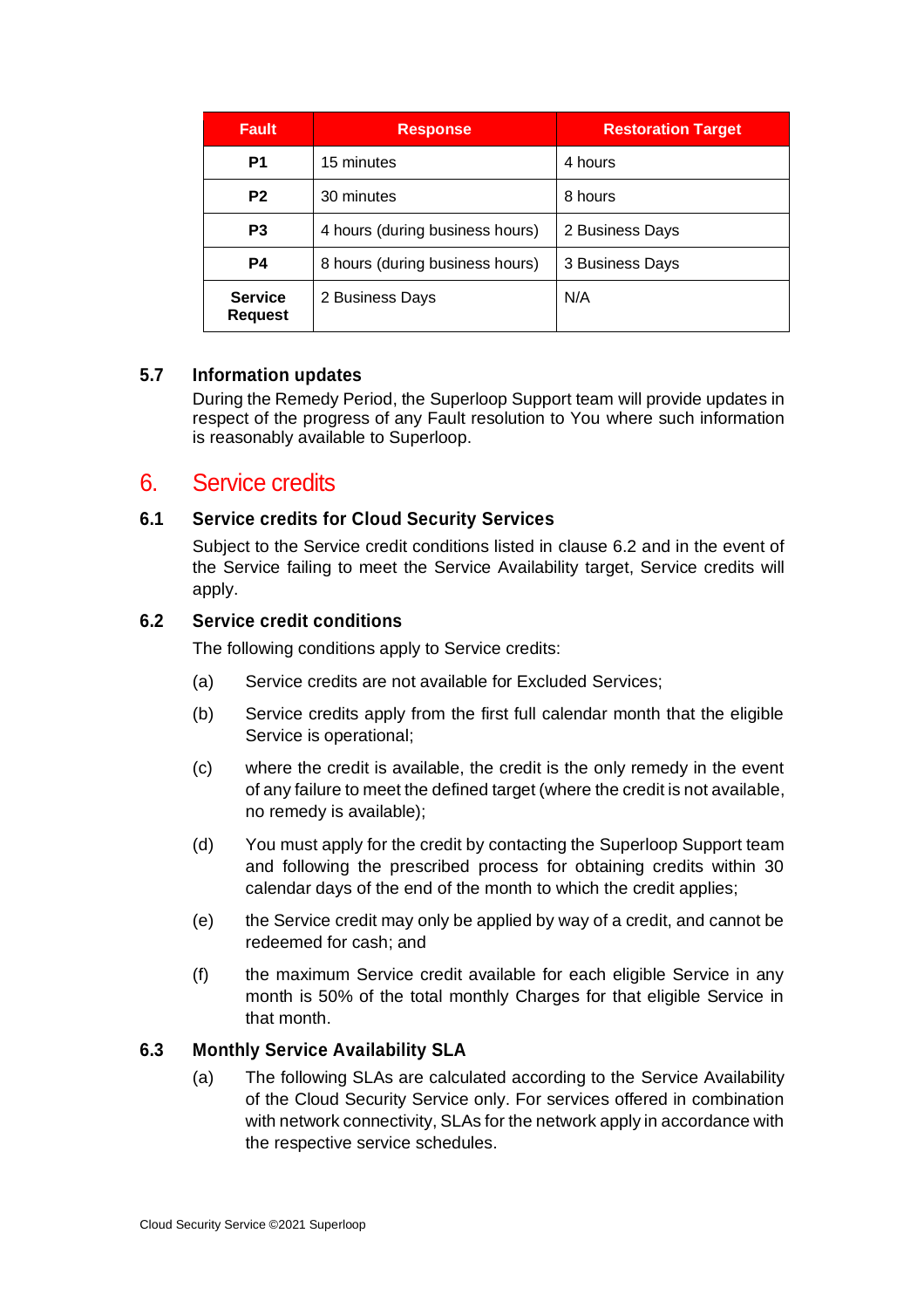(b) If, during any calendar month, the Cloud Security Service Availability falls below 99.999%, You may submit a claim for credit for the affected service, calculated as follows:

| <b>Service Availability</b>                              | <b>Service Credit Percentage</b> |
|----------------------------------------------------------|----------------------------------|
| Less than 99.999% but equal to or<br>greater than 99.99% | 5                                |
| Less than 99.99% but equal to or<br>greater than 99.9%   | 10                               |
| Less than 99.9% but equal to or<br>greater than 99%      | 15                               |
| Less than 99% but equal to or<br>greater than 98%        | 25                               |
| Less than 98%                                            | 50                               |

# 7. Change Management

#### **7.1 Relocations**

- (a) In the event You require a relocation of a Service to a new location, You must make a written request to Superloop in a manner nominated by Superloop. You acknowledge that not all Services can be relocated.
- (b) Superloop will respond to Your request and advise, in its absolute discretion, You whether the Service can be relocated.
- (c) Where the Service can be relocated, a once-off fee may apply as well as a change to the Charges.
- (d) Where the Service can't be relocated, or where You opt to terminate instead of relocate, Cancellation and other fees and charges may apply under the Agreement.

#### **7.2 Upgrades / Changes**

You may at any time make a written request in a manner nominated by Superloop to upgrade or to change the Service. Superloop will respond to Your request and advise, in its absolute discretion, whether the Service can be upgraded or changed. You acknowledge that additional fees and/or Charges may apply.

#### **7.3 Service Order**

Where You make a request under clauses 7.1 or 7.2 which is accepted by Superloop, the parties will give effect to that change by signing the relevant change request form. In circumstances where the changes are substantial or involve an extension of the Service Term, the parties will enter into a new Service Order which, upon execution, will replace the previous Service Order.

#### **7.4 Variations by Third Parties**

Without limiting Superloop's rights under any other clause of the Agreement, Superloop may, on written notice to You, vary this Service Schedule or a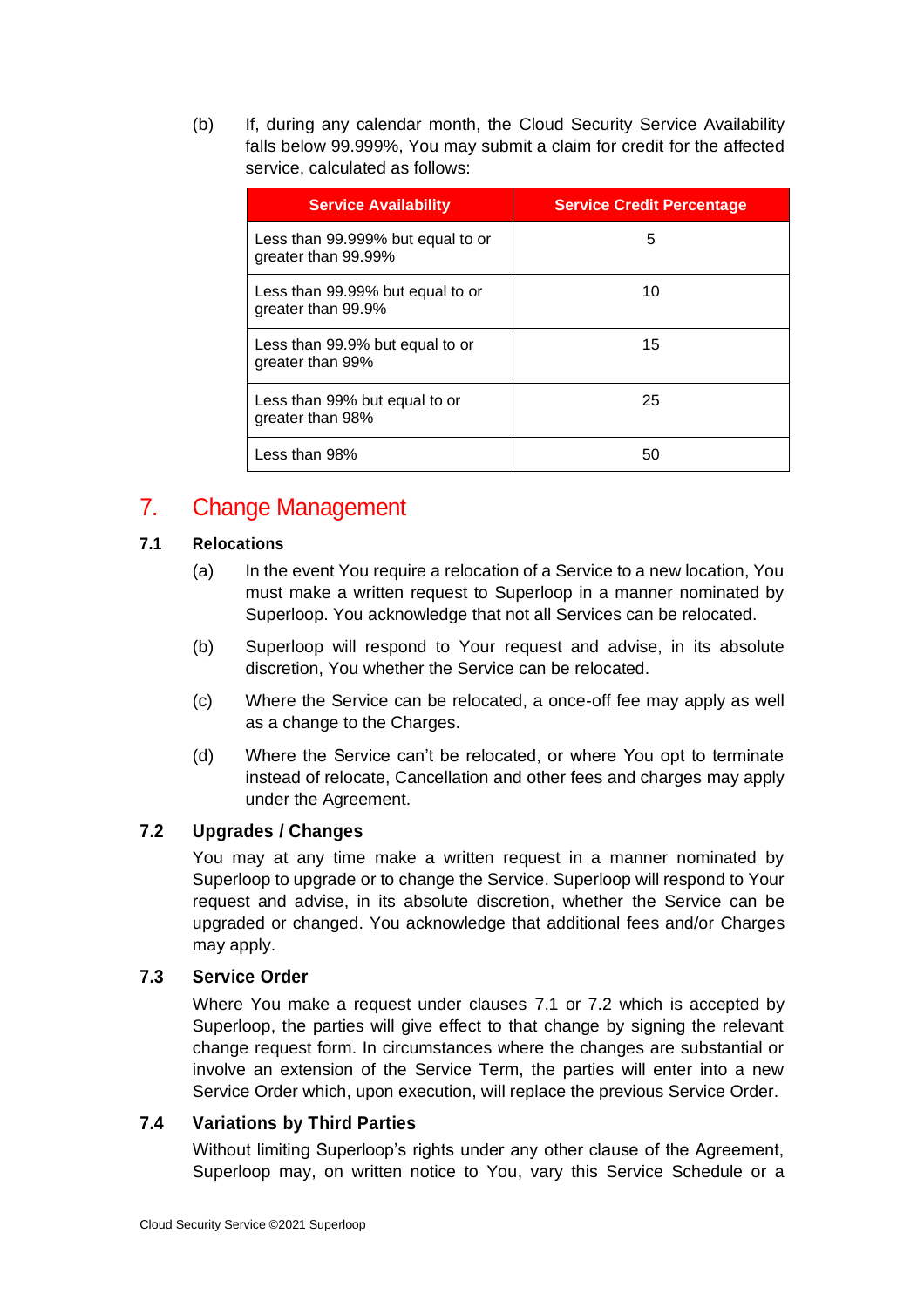Service Order (excluding the Charges) if a Third-Party's supply terms or agreement with Superloop is varied, terminated or replaced and as a result Superloop considers (on reasonable grounds) that a variation to this Service Schedule or the Service Order is necessary.

### 8. Defined terms

Any capitalised terms in this Service Schedule, which are not defined below, have the meaning given to those terms in the Agreement. All other capitalised terms in this Schedule have the following meaning, unless the context otherwise requires:

**Agreed Coverage Period** means 24 hours a day, 7 days a week, 52 weeks a year.

**Agreement** means the agreement between Superloop and You (incorporating the General Terms, this Service Schedule, and any applicable Service Order) in relation to the supply of Services by Superloop to You, which is available at [https://superloop.com/legal/terms/.](https://superloop.com/legal/terms/)

**Cloud Security Node** is the cloud-based server that provides security functions.

**Cloud Security Portal** means the portal as described in section 1.2.

**Customer Equipment** means all of the equipment used by You, including, but not limited to, cross-connects and cables, in connection with the Service that is not provided by Superloop.

**Design** is the plan or specification, as agreed by the parties, for the implementation of the Service.

**Excluded Services** refers to Services provided via Third Party network or Services which are qualified in a Service Order as being excluded.

**Excused Downtime** means the number of minutes in month, rounded to the nearest minute that the link state of the Service is 'down' due to:

- (a) Your acts or omissions or the acts or omissions of Your End Users, agents, contractors or anyone You are responsible for;
- (b) the acts or omissions of any Third Party or a fault on a Third Party's network;
- (c) any failure, incompatibility or error in the configuration of Customer Equipment;
- (d) Superloop suspending the Service in accordance with the Agreement;
- (e) a Planned Outage Period as notified to You by Superloop or a thirdparty; or
- (e) a Force Majeure Event.

**Facility** means each data centre where Superloop will provide the Service, as listed in the relevant Service Order.

**Fault** has the meaning given in clause 5.2, but excludes circumstances arising as a result of a Force Majeure Event or as a result of damage caused by You or Your staff, agents or contractors. For the avoidance of doubt:

(a) except to the extent that a Planned Outage Period exceeds the planned outage window notified in accordance with clause 4.1,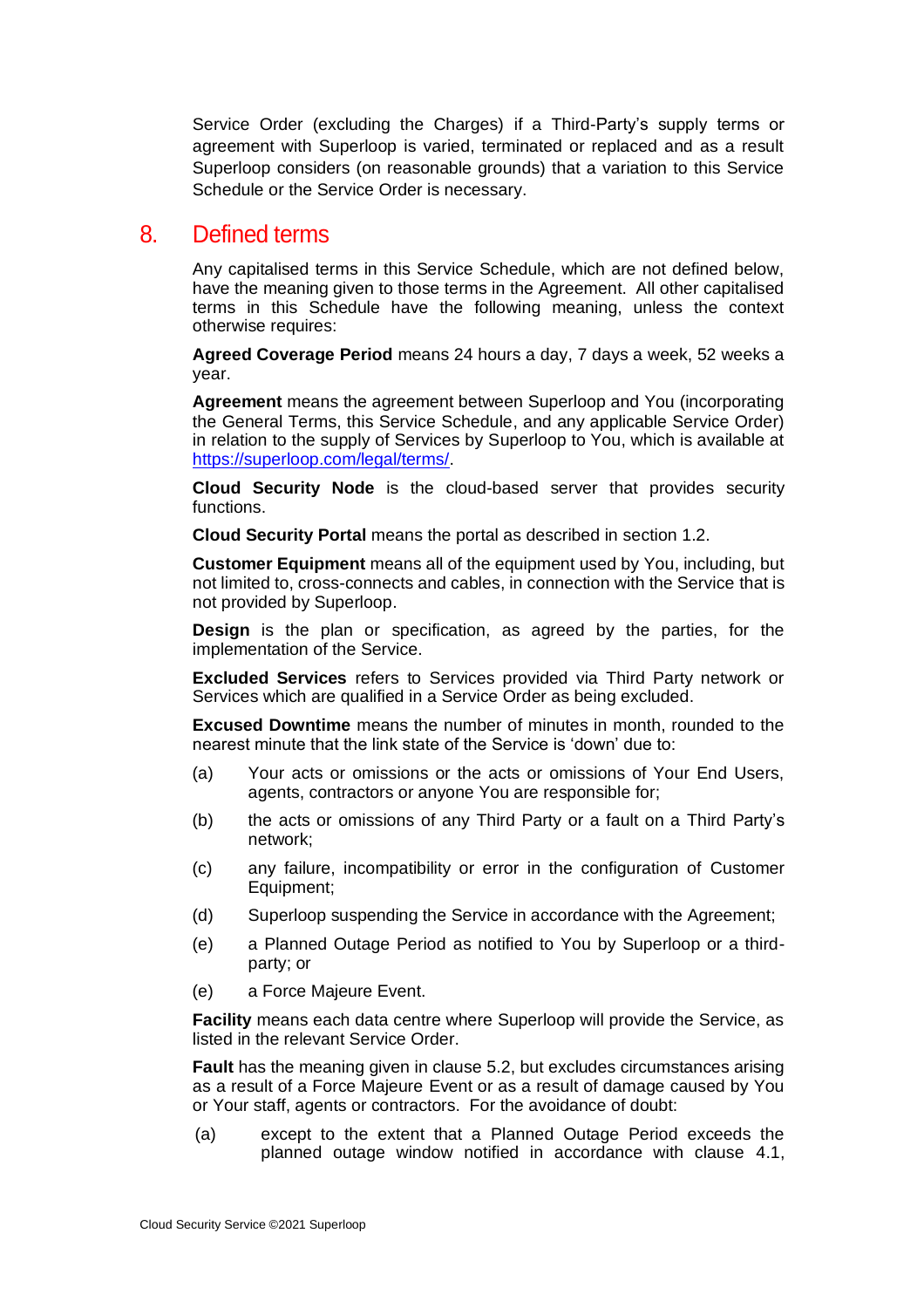Planned Outage Periods are not Faults for the purposes of the Agreement; and

(b) the failure of multiple Services over a single Fibre or device is treated as a single Fault.

**Fault Restoration Target** has the meaning given in clause 5.6.

**Fault Ticket** has the meaning given in clause 5.3.

**Feasibility Study** refers to a service qualification or Site survey.

**Fibre** means the optical fibre cable used to provide Services**.**

**Good Industry Practice** means the practice of a reasonable and prudent operator in the same business as the party required to comply with good industry practice.

**IKE** means Internet Key Exchange protocol.

**Planned Outage Periods** means the period during which Superloop, or a party on behalf of Superloop, may carry out work on its facilities, networks or systems for any reason, including arising out of or in connection with:

- (a) installation of infrastructure;
- (b) maintenance requirements (including scheduled maintenance);
- (c) infrastructure upgrades; and
- (d) Network relocation.

**Ready for Service (RFS) Date** means the requested date for delivery of the Service, as agreed between Superloop and You and specified in the relevant Service Order.

**Remedy Period** means the period that:

- (a) commences on the earlier of when the Fault is reported to the Superloop Support team, or when Superloop otherwise becomes aware of the Fault; and
- (b) ends when the Fault is closed by Superloop.

**Security Policy** means the controls, rules, and/or configuration as agreed by the parties.

**Service** means the Cloud Security service as described in clause 1 and specified in a Service Order.

**Service Availability** is calculated each month as Uptime divided by the number of minutes in the month, less Excused Downtime, expressed as a percentage.

**Service Availability Target** has the meaning given at clause 6.3.

**Site** means each of Your physical premises, including Facilities, located at the site addresses specified in the Service Order.

**Super Port** is a port hand off in a Facility where Superloop has a network presence.

**Superloop Equipment** means devices and appliances owned by Superloop used in the solution design deployed at Your premises.

**Superloop Support team** means a service offered by Superloop accessed by a telephone number or email address, as advised by Superloop from time to time, which may be used to convey potential fault information to Superloop.